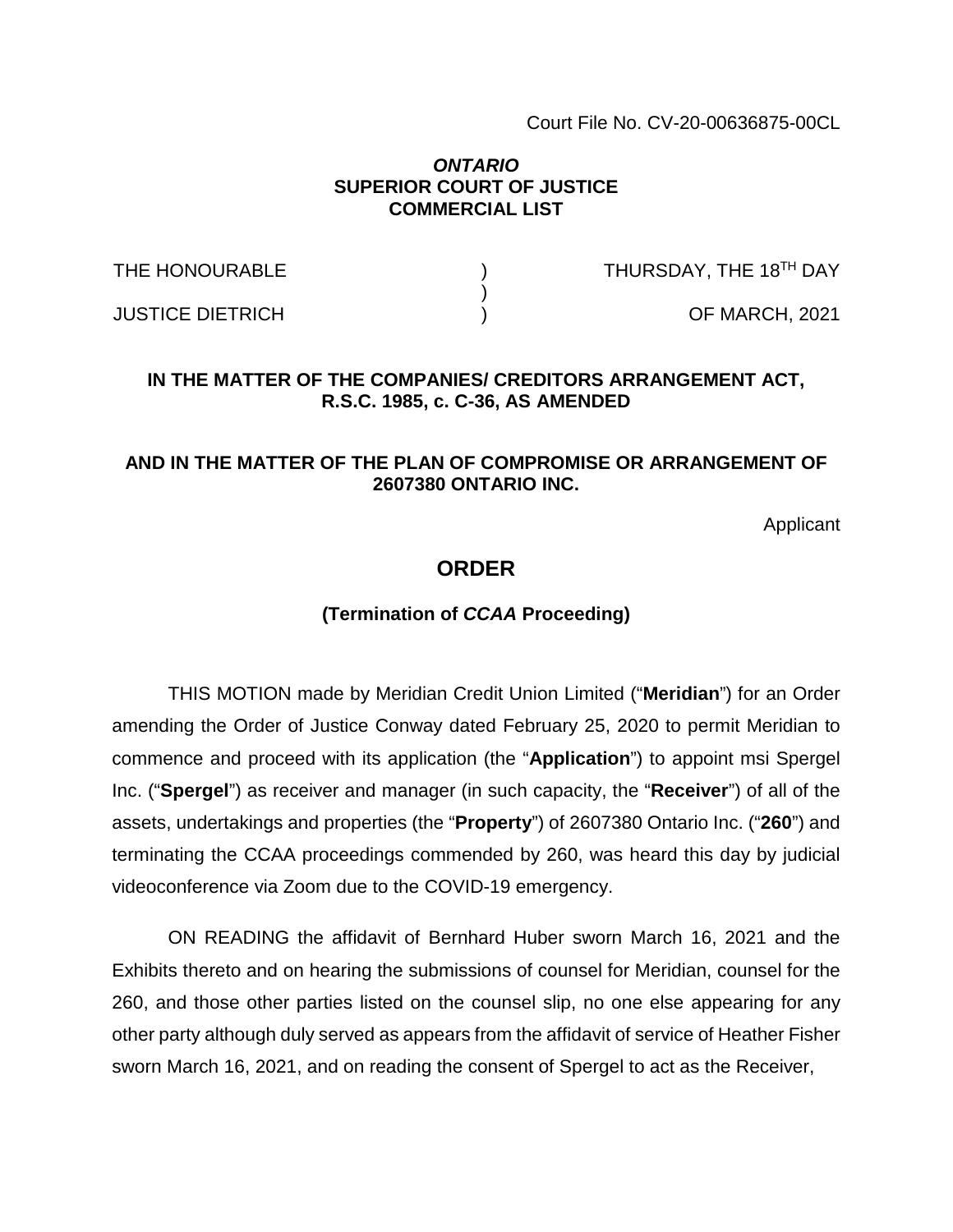# **APPROVAL OF MONITOR'S FEES AND ACTIVITIES**

1. **THIS COURT ORDERS THAT** the Fifth Report, and the Monitor's activities as set out in the Fifth Report are hereby approved, provided, however, that only the Monitor, in its personal capacity and only with respect to its own personal liability, shall be entitled to rely upon or use in any way such approval.

2. **THIS COURT ORDERS** that the fees and disbursements of the Monitor, as described in the Fifth Report and set out in the affidavit of Paul van Eyk sworn March 17, 2021 are hereby approved.

3. **THIS COURT ORDERS** that the fees and disbursements of Bennett Jones LLP ("**Bennett Jones**"), counsel to the Monitor, as described in the Fifth Report and set out in the affidavit of Raj Sahni sworn March 17, 2021 are hereby approved.

# **TERMINATION OF CCAA PROCEEDINGS**

4. **THIS COURT ORDERS AND DECLARES** that the proceedings of the Debtor under the *Companies Creditors' Arrangement Act* (Canada) (the "**CCAA Proceedings**") are hereby terminated.

5. **THIS COURT ORDERS AND DECLARES** that the Director's Charge as defined in the Amended and Restated Initial Order of Justice Conway dated March 6, 2020 (the "**Amended and Restated Initial Order**") granted in the CCAA Proceedings is hereby terminated, discharged and released.

## **DISCHARGE OF MONITOR**

6. **THIS COURT ORDERS AND DECLARES** that Richter Advisory Group Inc. ("**Richter**") is hereby discharged from its duties as Monitor in the CCAA Proceedings and released from all claims relating to its activities as Monitor, whether before or after the date of this Order.

7. **THIS COURT ORDERS** that, in addition to the protections in favour of the Monitor as set out in the Amended and Restated Initial Order, in any other Order of this Court in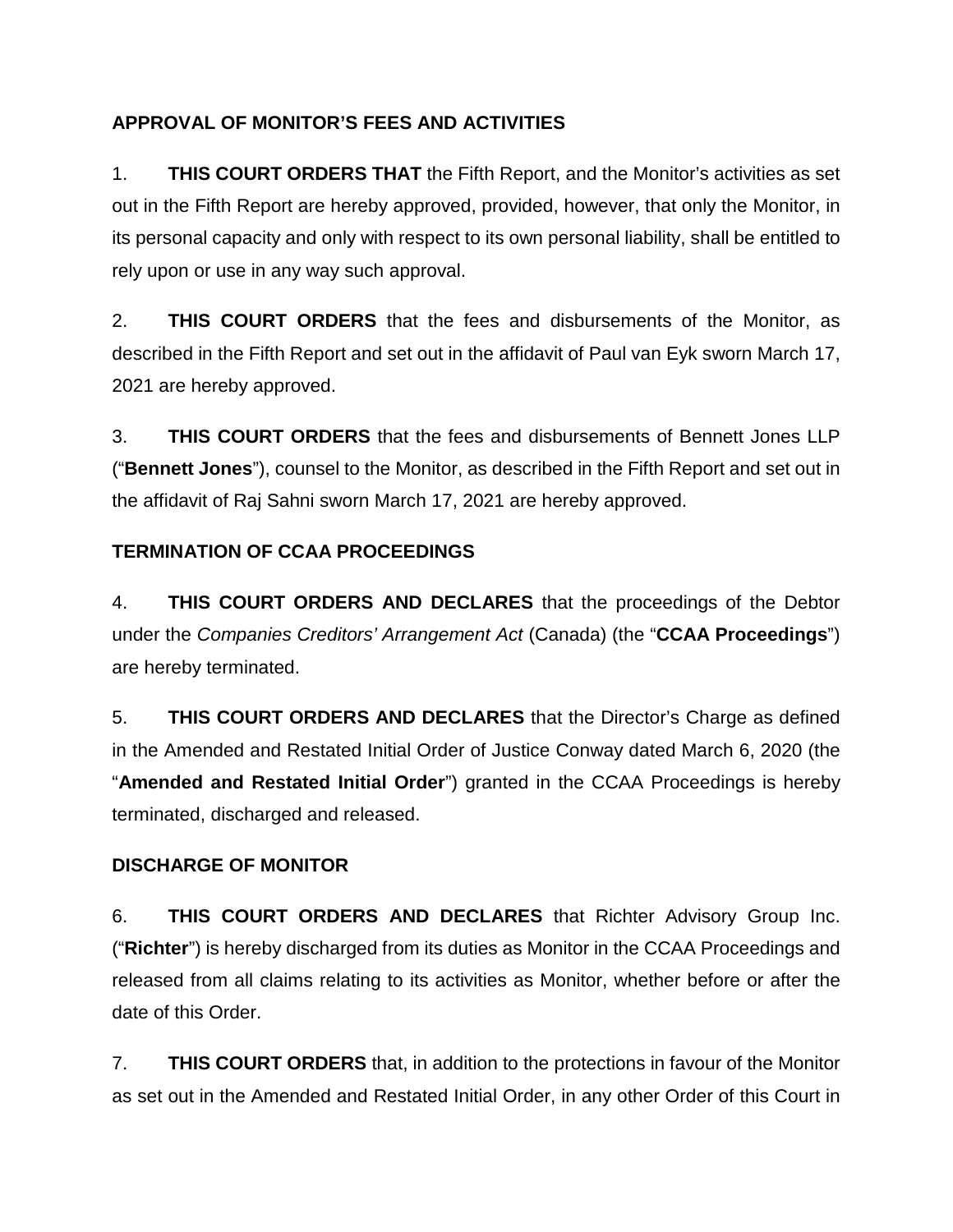the CCAA Proceedings or the CCAA, Richter, whether in its capacity as Monitor or otherwise, Bennett Jones, and their respective affiliates and officers, directors, partners, employees and agents (collectively, the "**Released Parties**") are hereby released and discharged from any and all claims that any person may have or be entitled to assert against the Released Parties, whether known or unknown, matured or unmatured, foreseen or unforeseen, existing or hereafter arising, based in whole or in part on any act or omission, transaction, dealing or other occurrence existing or taking place on or prior to the date of this Order in any way relating to, arising out of or in respect of the CCAA Proceedings (collectively, the "**Released Claims**"), and any such Released Claims are hereby released, stayed, extinguished and forever barred and the Released Parties shall have no liability in respect thereof, provided that the Released Claims shall not include any claim or liability arising out of any gross negligence or willful misconduct on the part of the Released Parties.

8. **THIS COURT ORDERS** that notwithstanding its discharge as provided for above, the Monitor is hereby authorized, directed and empowered to perform such functions and provide such services to the Receiver as the Receiver may reasonably and expressly require to complete all matters incidental to the termination of these CCAA Proceedings and the transition to receivership (the "**Transition Services**") and that the Receiver shall pay the Monitor its reasonable fees and disbursements, in each case at the Monitor's standard rates and charges for the provision of these Transition Services.

9. **THIS COURT ORDERS** that no action or other proceeding shall be commenced against Richter in any way arising from or related to its capacity or conduct as Monitor except with prior leave of this Court on at least seven (7) days' prior written notice to Richter and upon further order securing, as security for costs, the full indemnity costs of the Monitor in connection with any proposed action or proceeding as the Court hearing the motion for leave to proceed may deem just and appropriate.

10. **THIS COURT ORDERS** that, notwithstanding any provision of this Order, nothing contained in this Order shall affect, vary, derogate from or amend any of the protections in favour of the Monitor at law or pursuant to the Amended and Restated Initial Order.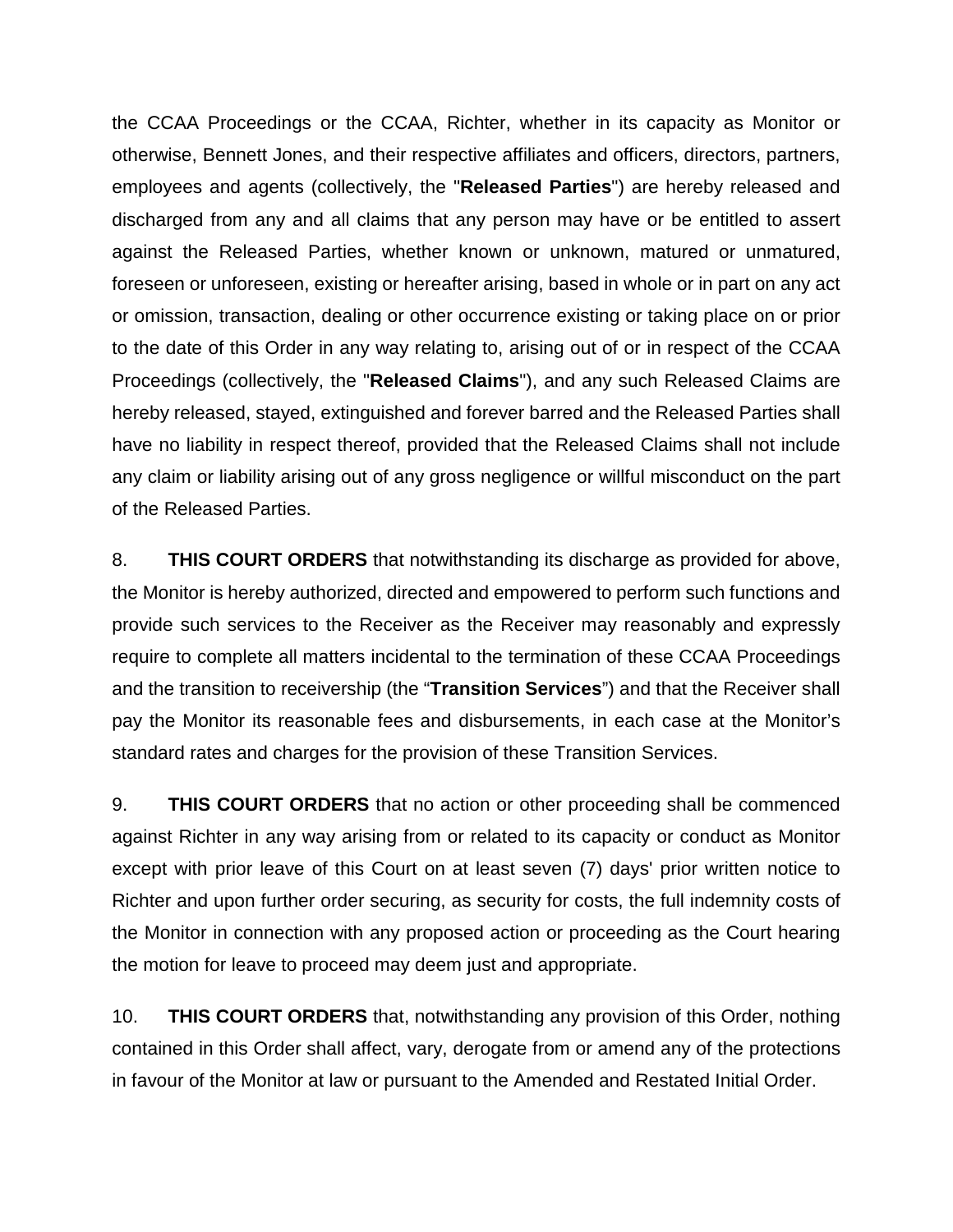### **PRIORITY OF CHARGES**

11. **THIS COURT ORDERS** that the Administration Charge and the DIP Charge previously granted by this Court in the CCAA Proceedings shall continue to charge the Property and the priority of the Administration Charge and the DIP Charge, in relation to the Receiver's Charge and the Receiver's Borrowing Charge granted in the Order made this day in the proceedings identified in the files of the court as Court File No. CV-21- 00659019-00CL, shall be as follows:

- (a) First Administration Charge;
- (b) Second Receiver's Charge;
- (c) Third DIP Charge; and
- (d) Fourth Receiver's Borrowings Charge.

12. **THIS COURT ORDERS** that, following payment by the Receiver to the Monitor of all amounts secured by the Administration Charge, as modified by paragraph 11(a) above, the Monitor shall serve on the Service List, post on the Monitor's website, and file with the Court a certificate substantially in the form attached hereto as Schedule "A" (the "**Admin Charge Certificate**"), and that upon the filing of the Admin Charge Certificate the Administration Charge shall be terminated, discharged and released.

Dietrich J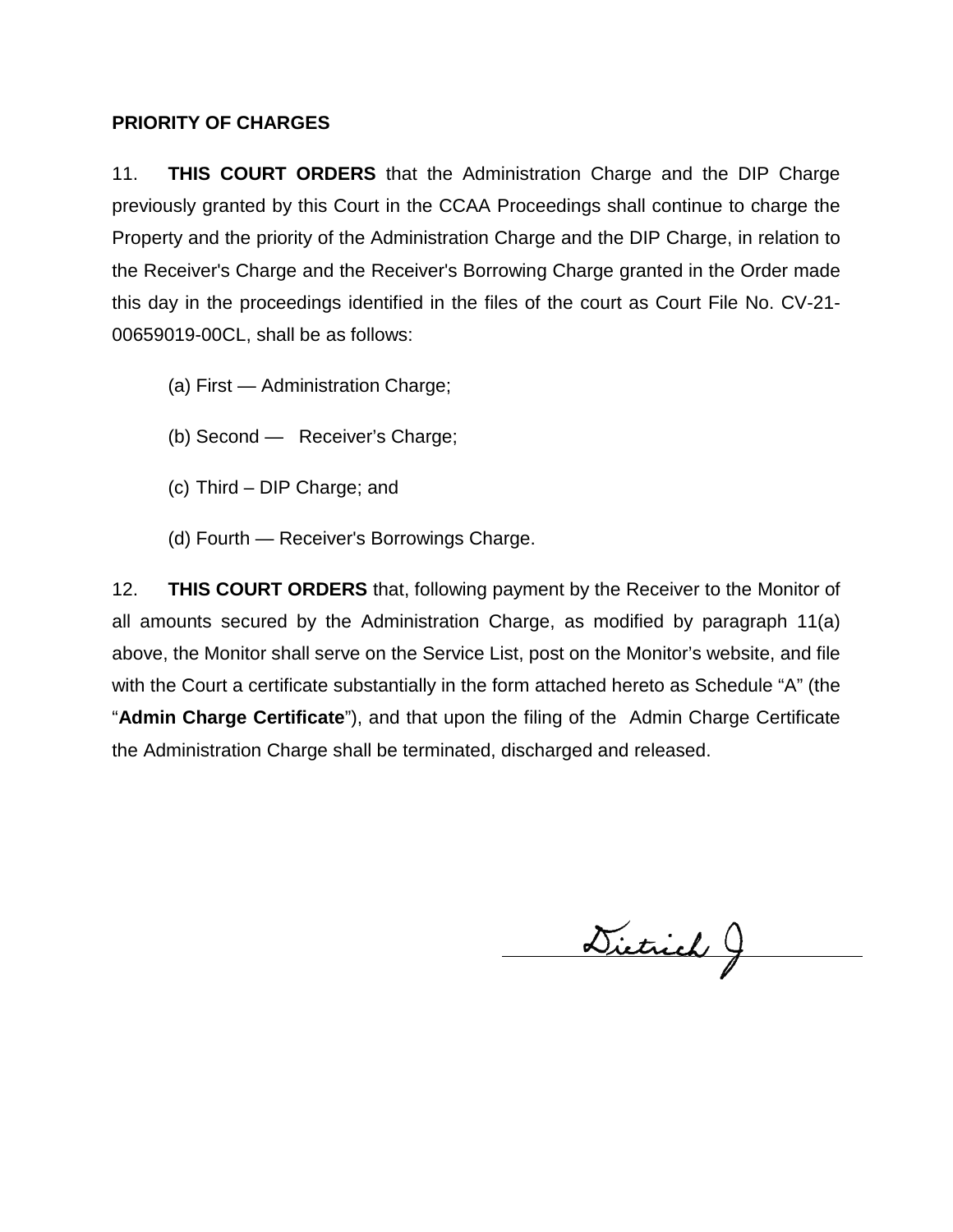## **Schedule "A"**

## **ADMIN CHARGE CERTIFICATE**

**WHEREAS** pursuant to the Order of this Court dated February 25, 2020, Richter Advisory Group Inc. was appointed as the monitor (the "**Monitor**") of the Applicant in the within CCAA proceedings (the "**CCAA Proceedings**");

**AND WHEREAS** pursuant to the Order of this Court dated March 18, 2021, the CCAA Proceedings were terminated (the "**Termination Order**");

**AND WHEREAS** paragraph 12 of the Termination Order requires that, upon payment in full of the claims secured by the Administration Charge as amended by the Termination Order, the Monitor shall serve on the service list in the CCAA Proceedings and post on the website established by the Monitor in respect of these proceedings a certificate, signed by the Monitor, certifying same;

**AND WHEREAS** the Monitor has received an acknowledgement of payment in full of the claims secured by the Administration Charge as amended by the Termination Order;

**AND WHEREAS** all capitalized terms used but not defined herein shall have the meanings given to them in the Termination Order;

## **THE MONITOR HEREBY CERTIFIES** that:

1. The Monitor has received an acknowledgement of payment in full of the claims secured by the Administration Charge as amended by the Termination Order;

2. Upon the filing of this Monitor's Discharge Certificate the Administration Charge as amended by the Termination Order shall be terminated, discharged, expunged and released.

3. This Certificate is delivered by the Monitor on  $\sim$  2021.

**Richter Advisory Group Inc.**, solely in its capacity as court appointed monitor of the Applicant, and not in its personal capacity or in any other capacity

Per:

Name:

Title: